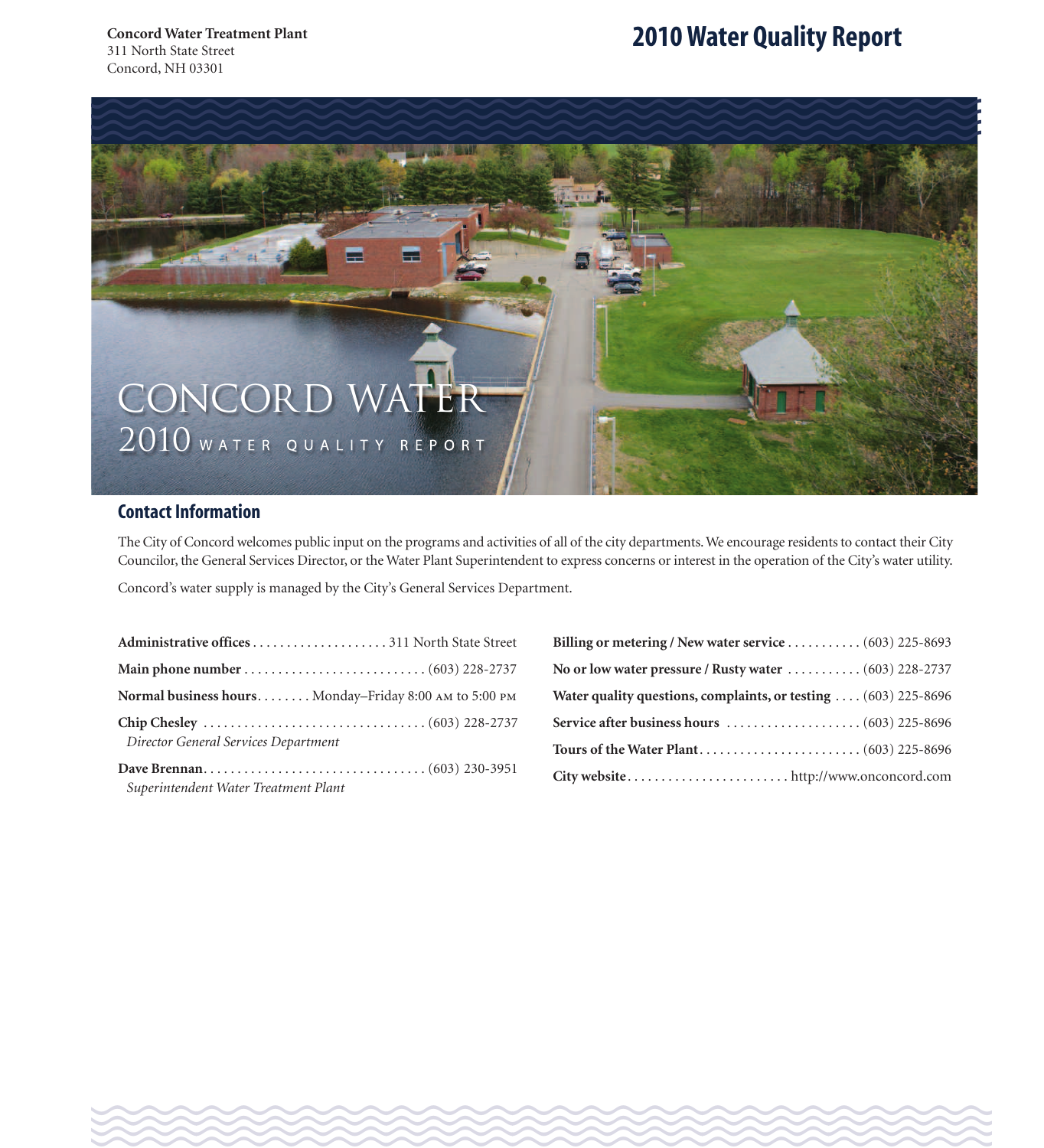#### **Water Plant Gets Stimulus Funds**

The City of Concord was successful in obtaining \$490,000 in Federal ARRA funding to replace two aging, 125 hp, filter backwash water pumps at the water plant. Replacement of these critical, 30-year-old components was called for in the City's Water Master Plan. The new, more energy efficient pumps are expected to provide the additional benefit of lowering the plant's electricity bill. The funding covers project costs and requires payback of only half of the principal. Construction is scheduled for this summer.



### **What You Should Know about DrinkingWater**

The sources of drinking water (both tap water and bottled water) include lakes, rivers, springs and wells. Water by its very nature tends to dissolve and erode the materials in its path as it travels over land or through the ground. As a result, naturally occurring substances as well as contaminants resulting from human activity may be present in our source waters. These contaminants may include:

- Microbes, such as bacteria, protozoa, and viruses, which may come from septic systems, sewage treatment plants, livestock, and wildlife (examples: E. coli, Giardia, Cryptosporidium, Hepatitis A).
- Inorganic chemicals, such as salts and metals, which can be naturally occurring or may result from stormwater runoff, industrial or domestic wastewater, and farming (examples: arsenic, phosphates).
- Volatile Organic Compounds and Synthetic Organic Compounds which originate from industrial discharges, agriculture, gas stations, stormwater runoff, residential uses and septic systems (examples: MtBE, pesticides, herbicides).
- Radioactive contaminants, which can be naturally occurring or may be the result of oil and gas production and mining activities (example: radon).

### **EPA Reminds Us**

Some people may be more vulnerable to contaminants in drinking water than the general population. Immuno-compromised persons such as persons with cancer undergoing chemotherapy, persons who have undergone organ transplants, people with HIV/AIDS or other immune system disorders, some elderly, and infants can be particularly at risk from infections. These people should seek advice about drinking water from their health care providers. EPA/CDC guidelines on appropriate means to lessen the risk of infection by *Cryptosporidium* and other microbial contaminants are available from the Safe Drinking Water Hotline (800-426-4791).

Lake was done between july 2005 and july 2007. These organisms were<br>not detected in any of the samples. The city takes these risk factors very seriously and monitors the water source and system closely for microbes. Bacterial testing is done every month (50 samples per month), all year long. Twenty-four consecutive months of testing for *Cryptosporidium* and *Giardia* in Penacook Lake was done between July 2005 and July 2007. These organisms were not detected in any of the samples.

#### **Where DoesConcord GetItsWater? And HowIsItTreated?**

Penacook Lake in West Concord has been the city's primary water supply for more than 100 years. The City supplements this supply when necessary by using its pumping station on the Contoocook River.Concord also has a well water supply along the Soucook River, which is managed as an emergency or back-up supply.

Water drawn from Penacook Lake and the Contoocook River passes through the Concord Water Treatment Plant where it is cleaned, filtered, and disinfected in a process known as Conventional Treatment. Fluoride is added, pH and alkalinity adjustments are made and the chlorine disinfectant is converted to longer-lasting monochloramine before the water goes out to homes and businesses. The City's wells are not in regular use, but if activated, the well water would be disinfected, pH and alkalinity adjustments would be made, and fluoride would be added.

### **Source Water Assessment Report Summary**

The NH Department of Environmental Services evaluated community water sources throughout New Hampshire for 14 risk factors that could affect water quality. Examples of these risk factors include; proximity of highways, proximity of known contamination, and percentage of urban land cover. A summary of the 2003 assessment of Concord's three sources is shown below.

| <b>Risk Factor Rating</b> | <b>Penacook Lake</b><br># of Factors | <b>Contoocook River</b><br># of Factors | <b>Well Water</b><br># of Factors |
|---------------------------|--------------------------------------|-----------------------------------------|-----------------------------------|
| High                      |                                      |                                         |                                   |
| <b>Medium</b>             |                                      | 6                                       |                                   |
| Low                       |                                      |                                         | 8                                 |

The complete Source Assessment Report can be found online at *www.des.nh.gov/organization/divisions/water/dwgb/dwspp/dwsap.htm* or is available for review at the Concord Water Treatment Plant, 53 Hutchins Street, Concord, NH 03301.

For more information, call Dave Brennan (603) 225-8696.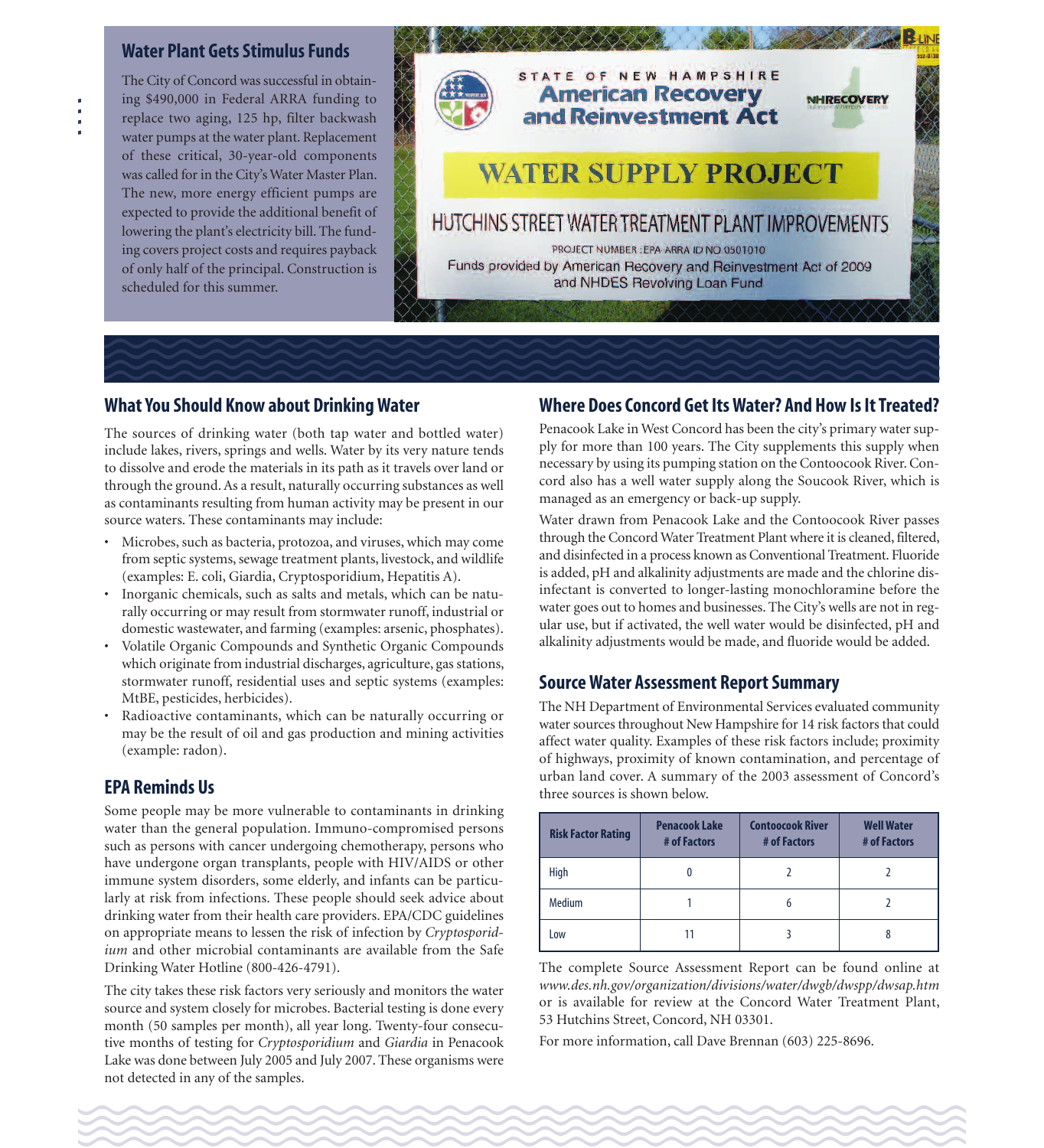| <b>Substance</b><br>(Date Tested)                   | <b>Level Measured</b>                                                                                                                             |                                          | <b>MCL</b>                                                     | <b>MCLG</b>                | <b>Meet</b><br>Limits? | <b>Likely Source</b>                                         |
|-----------------------------------------------------|---------------------------------------------------------------------------------------------------------------------------------------------------|------------------------------------------|----------------------------------------------------------------|----------------------------|------------------------|--------------------------------------------------------------|
|                                                     | <b>Table 1. Hutchins Street Water Treatment Plant</b>                                                                                             |                                          |                                                                |                            |                        |                                                              |
| <b>Barium</b>                                       |                                                                                                                                                   | $0.006$ mg/L                             | $2$ mg/L                                                       | $2 \text{ mg/L}$           | yes                    | Erosion of natural earth deposits.                           |
| Copper<br>(2008)                                    |                                                                                                                                                   | $0.033$ mg/L<br>0 sites                  | $AL = 1.3$ mg/L                                                | $1.3 \text{ mg/L}$         | yes                    | Corrosion of household plumbing.                             |
| Lead<br>(2008)                                      |                                                                                                                                                   | $2 \mu g/L$<br>0 sites                   | $AL = 15 \mu g/L$                                              | $0 \mu$ g/L                | yes                    | Corrosion of household plumbing.                             |
| <b>Fluoride</b>                                     |                                                                                                                                                   | $0.9$ mg/L<br>$0.8 - 1.0$ mg/L           | $4.0$ mg/L                                                     | $4.0$ mg/L                 | yes                    | Water additive to promote strong teeth.                      |
| Chloramines                                         |                                                                                                                                                   | 2.1 mg/L as chlorine<br>$1.9 - 2.5$ mg/L | $MRDL = 4$ mg/L                                                | $MRDLG = 4 mg/L$           | yes                    | Water additive used to control microbes.                     |
| <b>Total THMs</b>                                   | Highest Annual Average<br>Range of measurements                                                                                                   | $36 \mu g/L$<br>$19 - 61 \mu g/L$        | 80 μg/L as a Running Annual<br>Average                         | n/a                        | yes                    | By-product of drinking water disinfection<br>with chlorine.  |
| <b>Total HAA5s</b>                                  | Highest Annual Average                                                                                                                            | $20 \mu g/L$<br>$9 - 41 \mu g/L$         | 60 μg/L as a Running Annual<br>Average                         | n/a                        | yes                    | By-product of drinking water disinfection<br>with chlorine.  |
| TOC                                                 |                                                                                                                                                   | 36 %<br>$35 - 37%$                       | TT minimum removal is 26%,<br>or must meet alternate criteria. | n/a                        | yes                    | Naturally present in surface waters.                         |
| Turbidity                                           | Highest measurement                                                                                                                               | 0.35 NTU<br>97%                          | $TI = 1 NIU$<br>$95\% \le 0.3$ NTU                             | n/a                        | yes                    | Soil runoff.                                                 |
| <b>Combined Radiums</b><br>(2006)                   |                                                                                                                                                   | $<$ 1 pCi/L<br>$< 1 - 1$ pCi/L           | 5 pCi/L                                                        | 0 pCi/L                    | yes                    | Erosion of natural earth deposits.                           |
| <b>Total Coliform Bacteria</b>                      | 2009 samples with coliform bacteria detected<br>Total 2009 samples tested for coliforms<br>Highest % of samples any month with coliforms detected | 600<br>2%                                | Coliform bacteria in 5% of<br>monthly samples.                 | 0 coliform bacteria found. | yes                    | Naturally present in the environment.                        |
| Table 2. Sanders Station Wells - emergency use only |                                                                                                                                                   |                                          |                                                                |                            |                        |                                                              |
| Arsenic                                             |                                                                                                                                                   | $<$ 1 $\mu$ g/L<br>$ND - 1 \mu g/L$      | $10 \mu g/L$                                                   | $0 \mu g/L$                | yes                    | Erosion of natural earth deposits;<br>run off from orchards. |
| <b>Barium</b>                                       |                                                                                                                                                   | $< 0.006$ mg/L<br>$ND - 0.006$ mg/L      | $2 \,\mathrm{mg/L}$                                            | $2 \text{ mg/L}$           | yes                    | Erosion of natural earth deposits.                           |
| Chromium                                            |                                                                                                                                                   | $<$ 4 $\mu$ g/L<br>$ND - 4 \mu g/L$      | $100 \mu g/L$                                                  | $100 \mu g/L$              | yes                    | Erosion of natural earth deposits.                           |
| Fluoride                                            |                                                                                                                                                   | $< 0.2$ mg/L<br>$ND - 0.2$ mg/L          | $4$ mg/L                                                       | $4$ mg/L                   | yes                    | Erosion of natural earth deposits.                           |
| <b>Combined Radium</b><br>(2006 and 2007)           |                                                                                                                                                   | $<$ 1 pCi/L<br>$ND - 1 pCi/L$            | 5 pCi/L                                                        | 0 pCi/L                    | yes                    | Erosion of natural earth deposits.                           |

Range . . . . . . . . . . . . . . . . . . . . . . . . . . . . . . . . . . . . . . . . . . . . . . ND – 1.1pCi/L 15pCi/L 0pCi/L yes Erosion of naturalearth deposits.

Gross Alpha, Compliance (2006 and 2007)

Average. . . . . . . . . . . . . . . . . . . . . . . . . . . . . . . . . . . . . . . . . . . . . < 1.1pCi/L